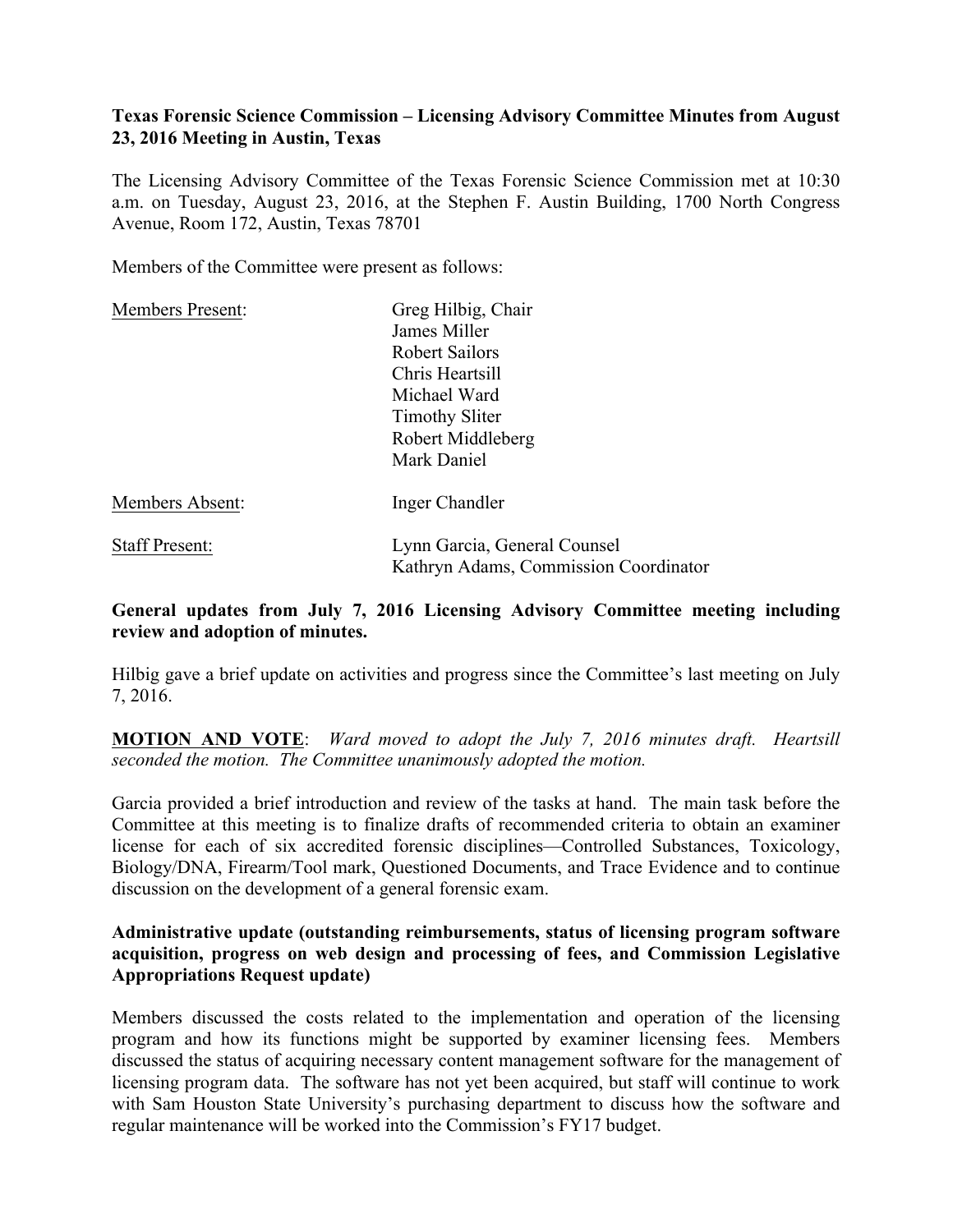## **Review proposed, outlined educational and other statutory requirements for each accredited forensic discipline for which licensing will be required, including potential waivers for certain requirements.**

Committee members discussed draft educational and other statutory requirements developed at the Committee's July 7, 2016 meeting.

Members discussed the issue of cross disciplines. For example, a toxicologist may only do blood alcohol and may or may not do drug chemistry at all. Members discussed having a main license category—either Controlled Substances, Toxicology, Biology/DNA, Firearm/Tool mark, Questioned Documents, or Trace Evidence and listing any limitations and/or sub-disciplines on the examiner's profile on the Commission's website.

Members discussed the issue regarding certain forensic experts who may not be proficiency tested. The examiner licensing statute requires examiners, as a criterion to obtain an examiner license, to complete proficiency testing. For most accredited laboratories, an examiner can easily satisfy this requirement, as it is already a requirement for the laboratory to achieve and maintain accreditation. However, some forensic experts such as laboratory management are not currently proficiency tested. Therefore, they would be unable to meet the requirement. Members discussed how to deal with the issue of non-proficiency tested examiners who want to obtain a license. Members may recommend an exemption or waiver be applied in certain extraordinary situations where the proficiency testing requirement is impractical or unnecessary.

### **Discussion of proposed general exam requirement, including potential exam developers, topics, structure and administration of the exam.**

Garcia and committee members discussed several national and local experts that may help provide resources for development of the general exam. The following were discussed as potential subject areas and sub-categories for the exam:

Psychometrics/Exam Development Evidence handling (Proper sealing, chain of custody issues) Cognitive Bias (Task relevance/irrelevance, blind verification) Statistics – (Expression of evidentiary weight) **Ethics** Root Cause Analysis Legal and Ethics (Criminal Law and Procedure; Brady and Michael Morton Act) Uncertainty of Measurement Traceability Error Rate

Members discussed recommending the general forensic exam should be an electronically administered multiple-choice exam. Garcia will reach out to potential subject area experts to request whether they may be interested in participating in the development of the general forensic examiner license exam for Texas, including the development of preparation and other study materials for the exam.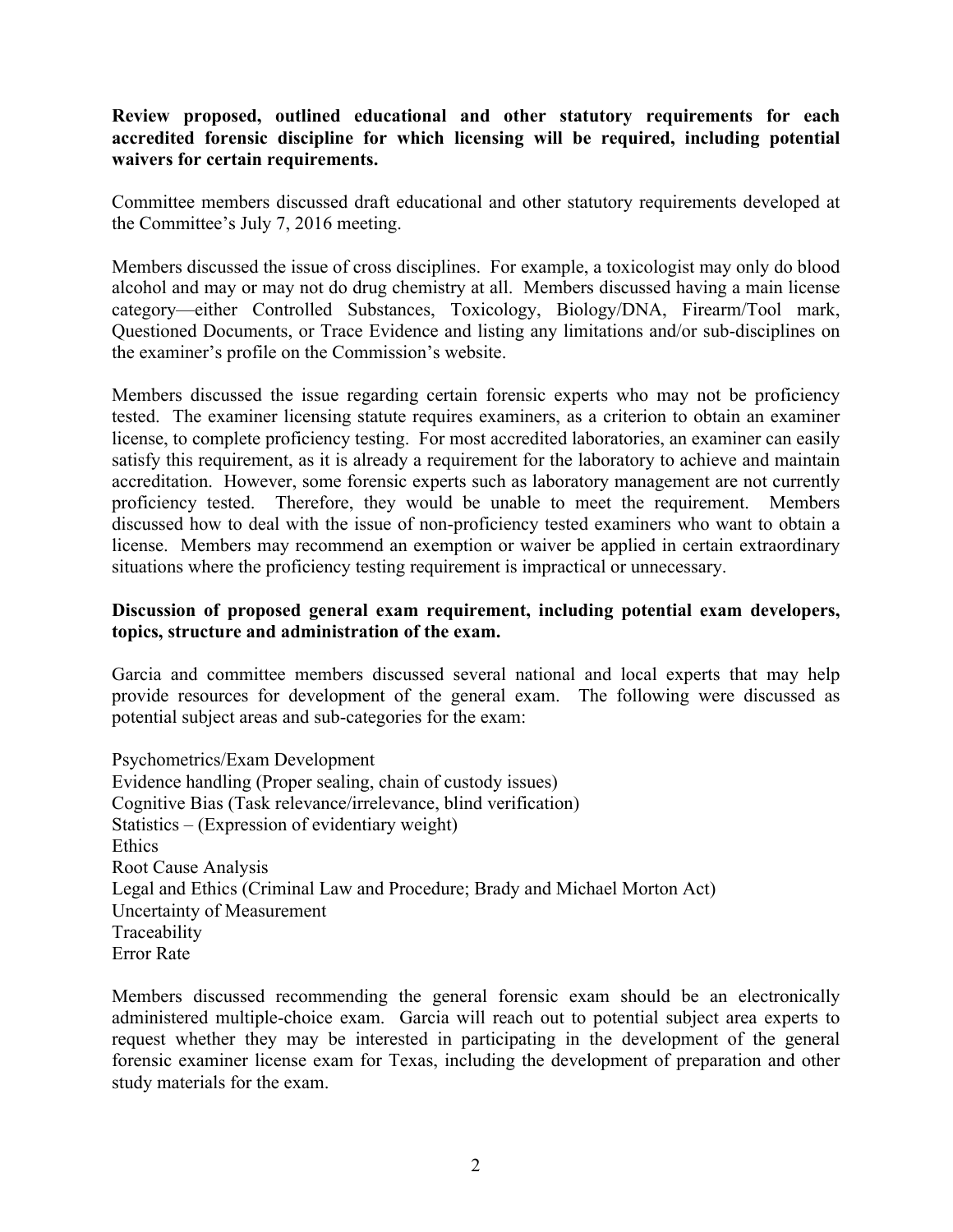Members also discussed preparation materials for the exam, including a potential reading list and a half-day or full-day of course instruction on exam material (offered live and electronically). Members will continue to discuss what materials may or may not be offered to students in preparation for the general forensic exam as it is developed.

**Discussion of proposed voluntary license for unaccredited disciplines and private practitioners not working in an accredited laboratory, including discussion of which particular unaccredited forensic disciplines the Commission should offer a voluntary license.**

Members discussed the possibility of offering a voluntary license option for unaccredited forensic disciplines (*i.e. disciplines not required to be from an accredited laboratory to be admissible in Texas criminal courts*) and private practitioners not working in accredited laboratories.

Members discussed recommending the full Commission initially offer a voluntary license for the following disciplines—Latent Prints, Crime Scene, and Digital Evidence. Members discussed inviting representatives from each of the three disciplines to participate in the Licensing Advisory Committee's next meeting in Austin on October 4, 2016. Garcia will reach out to representatives discussed by the group as potential sources of information related to these disciplines and invite them to attend the Committee's next meeting.

As the criteria is developed/recommended by the Committee, members will create a matrix showing the requirements for the three voluntary license disciplines and a chart of any applicable sub-disciplines or limitations that should be included as part of a license just as they have done for the accredited disciplines.

## **Discussion of proposed knowledge-based competency criteria recommended for each accredited discipline, including process for laboratories to confirm examiners have satisfied the criteria on their knowledge-based competency exams.**

Members discussed they received positive feedback from the Texas Association of Crime Lab Director's membership on proposed competency criteria at the Committee's July 7 meeting. Members expert further comment on proposed knowledge-based competency criteria and the proposed general exam requirement from TACLD by the Committee's October 4 meeting. Members will discuss any comments at the October 4 meeting and make revisions to the criteria as necessary. A representative from TACLD will be invited to the October 4 meeting for comment and discussion.

# **Review and discussion of revisions to proposed license discipline categories and subcategories chart.**

Members reviewed the draft license discipline categories and subcategories chart. Members discussed revising the categories to include only the six main categories—Controlled Substances, Toxicology, Biology/DNA, Firearm/Tool mark, Questioned Documents, and Trace Evidence. Each licensed examiner would have a profile on the Commission's website that shows the main forensic discipline and any sub-categories for which they are qualified for analysis and testimony.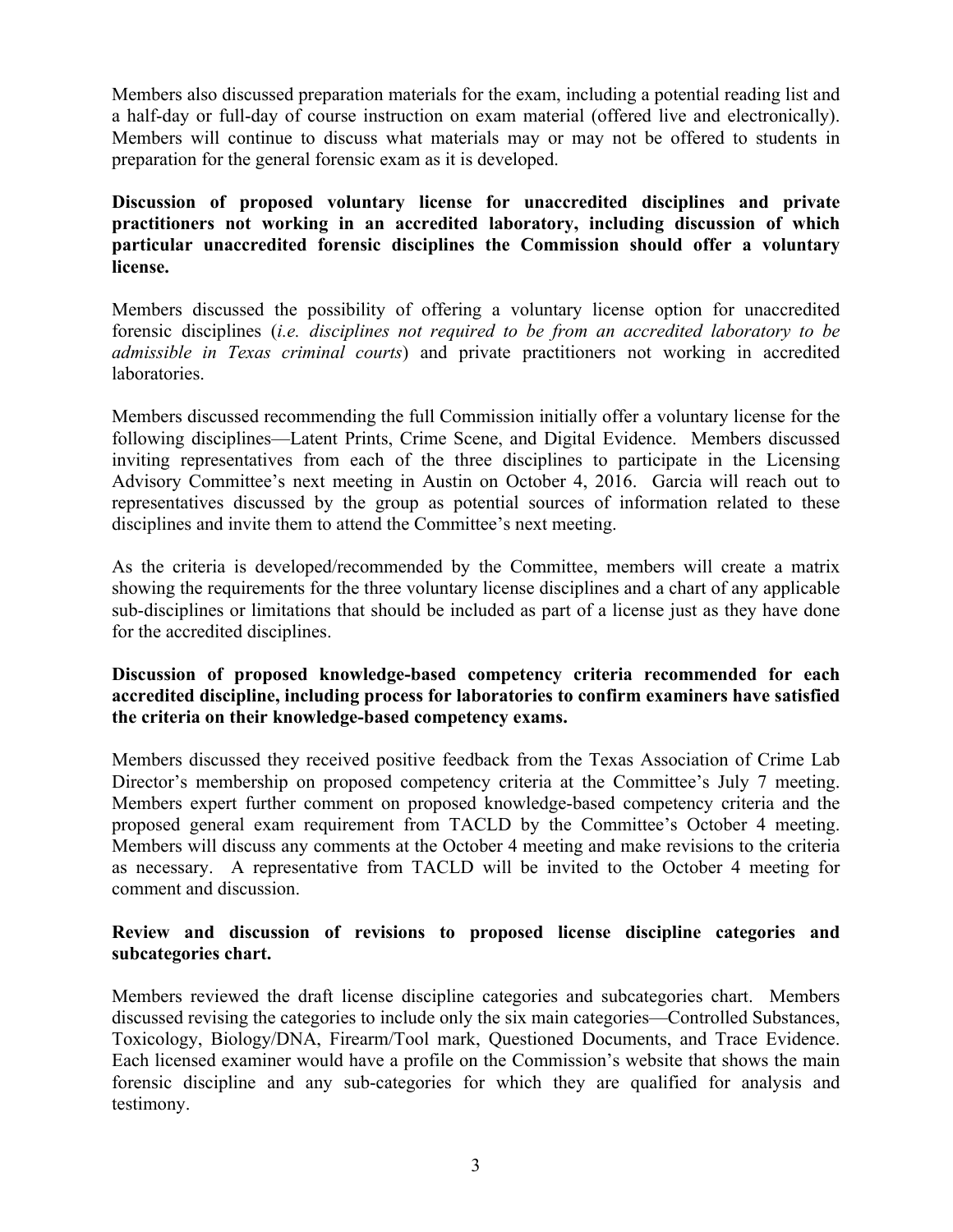### **Review and discussion of revisions to component requirements matrix for each forensic discipline.**

Members proposed recommending categories and requirements for the voluntary license disciplines discussed above be included on the component requirements matrix. As the criteria for each voluntary license is developed, members will update the matrix to include those requirements.

## **Update from the Texas Association of Crime Laboratory Director's July 7, 2016 meeting and comments related to the proposed license discipline categories and subcategories, the proposed requirements matrix, and the proposed general forensic licensing exam.**

Members discussed the distribution of information, including feedback from TACLD on recommended criteria developed thus far for each accredited forensic discipline license category. Members discussed positive feedback from the TACLD membership. Members will seek comment and feedback from TACLD on the general forensic exam developments for its October 4 meeting.

## **Discussion of legislative recommendations, revisions and/or clarifications to the statutory licensing requirement and report to legislature for 85th Legislative Session.**

Members did not discuss this item in any detail, but agreed to continue to address potential legislative issues for the  $85<sup>th</sup>$  Legislative Session at its next few meetings.

## **Discussion of funding necessary to fulfill the licensing mandate including the cost of examinations, Forensic Science Commission application processing fees, continuing education requirements and renewal or re-certification costs.**

Members briefly discussed this item and agreed to revisit the item at its future meetings and as the 85<sup>th</sup> Legislative Session approaches.

## **Discussion of the provisional licensing issue and the forensic disciplines for which a provisional license may be necessary.**

Members discussed that the general forensic exam requirement will likely render the provisional license issue moot, because the general forensic exam will immediately be available for those examiners qualified to sit for it. Members will revisit the issue if they find a provisional license is necessary for some reason.

# **Discussion of temporary licensing issue for examiners who primarily practice out of state, but occasionally testify in Texas and legislative recommendations regarding the same.**

Members did not discuss this item in detail, but will continue to discuss the necessity of temporary licenses for visiting examiners at future meetings.

# **Discussion of the "technician" licensing sub-category for each accredited forensic discipline and whether a "technician" designated license is necessary.**

Members discussed recommending a definition of "technician" through its rule-making authority